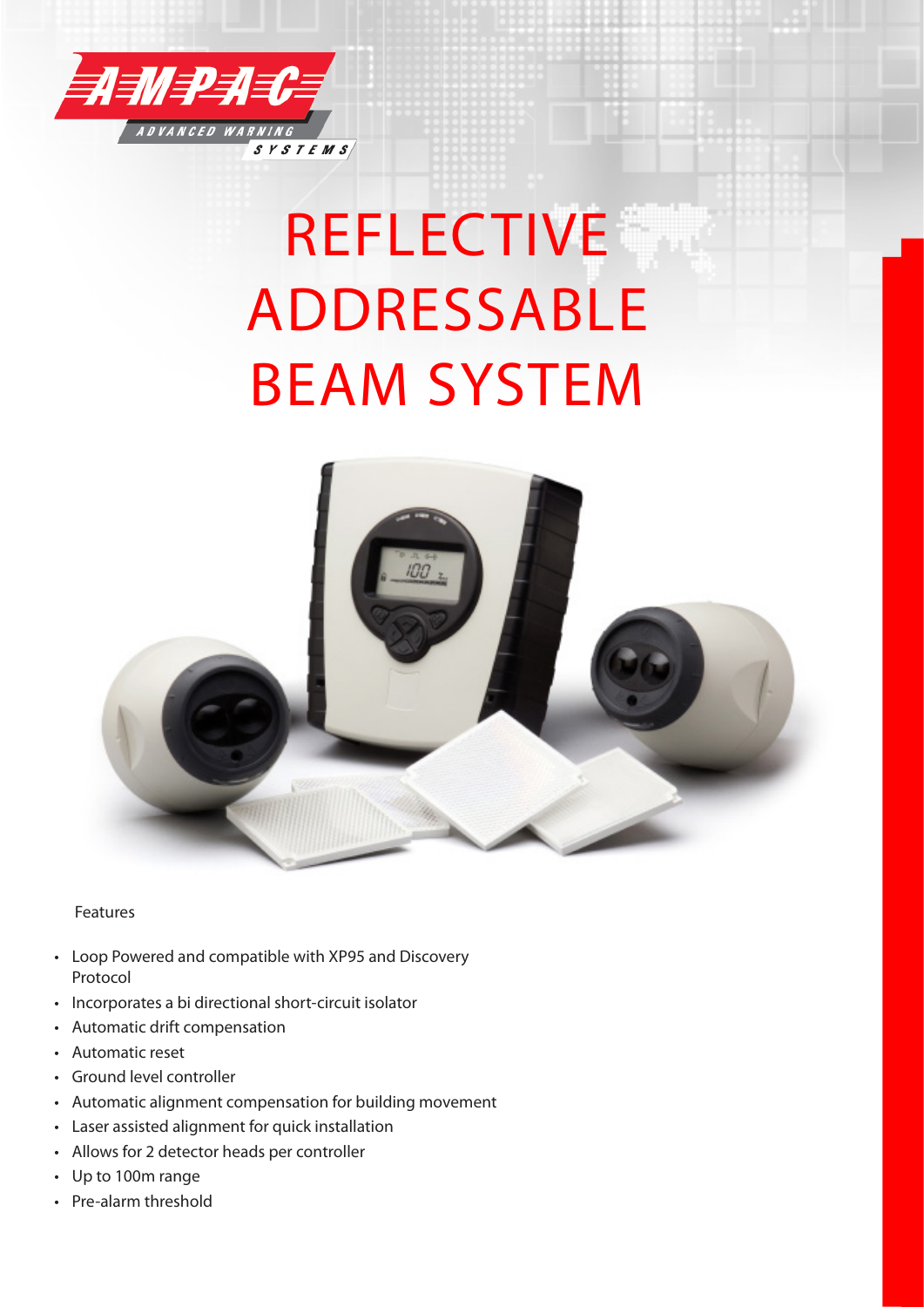### **REFLECTIVE BEAM SYSTEM**

The Ampac Addressable Auto-Aligning Beam Detector combines a transmitter/ receiver in the same detector head with an automatic alignment motor. This combination with integrated addressability allows for quick and simple installation.

The Addressable Auto-Aligning Beam Detector automatically compensates for environment effects on the beam signal, keeping the unit in the best possible working order. This is achieved through the combination of software (automatic gain control) and motorised realignment of the beam.

The Addressable Auto- Aligning Beam Detector is a compact detector for detecting smoke in large open areas such as warehouses, theatres, churches and sports centres. It comprises a ground level loop-powered controller, a detector head with an operating range of 8m-50m and a single prism. The operating range of each detector head can be increased, up to 100m by using the Extension kit, which comprise of three additional prisms. An additional detector head can be connected to the controller. Each head has a loop address. It also has a built in 20T negative bi-directional short circuit isolator, and it is compatible with the Ampac control panels using XP95 Protocol.

A built-in laser provides rapid initial alignment and thereafter the detector head will continuously automatically align and compensate for any building movement. The status of each detector can be monitored through the controller which is sited at the ground level. The detector head operates both as a transmitter and a receiver. A well-defined IR beam is projected to a prism mounted on the opposite wall, which is reflected back to the receiver. In the event of smoke partially obscuring the light an imbalance between the transmitted and received light will occur. The detector will then transmit an alarm value to the control panel.





The detector is factory set to a beam obscuration of 35% which is the nest setting for most factories and warehouses. The settings can be changed to 25% for offices and clean areas such as theatres or to 50% for hostile areas such as mills or foundries. The detector reports a Pre alarm (analogue value 480 at the approximately 75% of the alarm threshold.

The detector compensates automatically for gradual contamination of the lenses in order to avoid false alarms. The detectors is non-latching and resets 30 seconds after an alarm event ceases and in 30 seconds after the removal of a fault.

#### **Electrical Considerations**

The Intelligent Auto Aligning Beam Detector is looppowered and requires no external power supply.

Each beam detector draws 10mA or less in quiescent and 36mA in alignment mode, from the analogue addressable loop. It is recommended that no more than ten beam detectors be powered from each loop. A recommended 2-core fire rated cable should be used for connection between the controller and the detector head.

#### **LED Fault Indication**

A fault is indicated by the amber LED flashing every 10 seconds. If the drift compensation function has reached its limit the amber LED flashes once every 10 seconds an error code is displayed on the ground level controller and an analogue value of 6 is transmitted. The detector will continue to function but maintenance procedures should be carried out at the earliest opportunity.

#### Approvals

World-wide approvals includes AS7240-12, EN54:12 and UL268